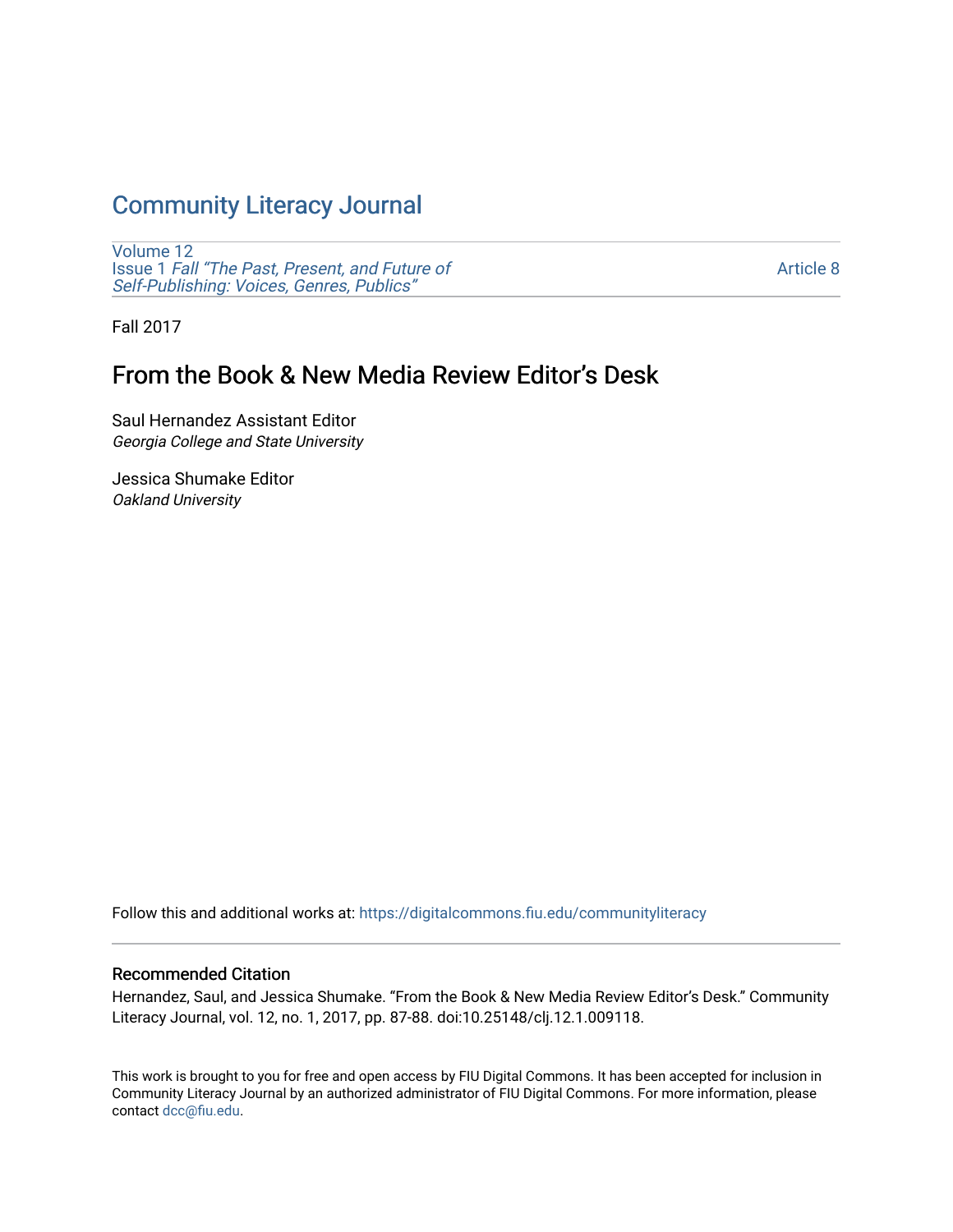## **Book & New Media Reviews**

#### *Saul Hernandez***, Assistant Editor**

**Georgia College and State University**

*Jessica Shumake***, Editor Oakland University**

#### *From the Book & New Media Review Editor's Desk*

Triting marathons are a staple ritual of National Writing Project (NWP) sites and I have been fortunate enough to find myself as a faculty member at two universities with thriving NWP sites and regular writing marathons. At the most recent writing marathon I attended at Oakland University, I knew none of the participants and few of the campus landmarks where the writing commenced. Nonetheless, the sense of community created through the familiar ritual of hearing the facilitator utter the simple words "thank you" to each writer, after they shared a snippet, triggered memories of marathons in which I've participated previously.

After the final read-around at the close of the marathon, one participant offered that she self-publishes her writing on FictionPress and shared her pen name. Given that this special issue focuses on self-publishing, I find myself increasingly attentive to the give-and-take exchanges that occur in born-digital writing communities such as FictionPress, Scribophile, and Wattpad. I am also increasingly aware of how printon-demand services, such as Lulu.com, offer communities of writers the means to share their work, expanding the breadth of hybridized publishing exchanges.

Rachael Wendler Shah's review of Paul Feigenbaum's *Collaborative Imagination* illuminates the concept of the "collaborative imagination" by describing it as a communalist hybridization of "utopian thinking and practical action." Communitybased writing and publishing combine the utopian hopefulness that through showing up and writing with others we might have—as reviewer Marissa Juárez notes in her review of Ashley Holmes' *Public Pedagogy in Composition Studies*—critical, reciprocal, "meaningful, even transformative, learning experiences." As reviewer Kara Reed observes, the bigger goal of showing up and engaging in community writing work has implications "beyond personal transformation to social transformation of oppressive structures." We need to advance activism in ways that are attentive to what Rosanne Carlo identifies as the "complex ecologies" and Jessica Estep sees as the "discursive processes" through which we can imagine and enact social justice.

As I reflect on the book reviews and the keyword essay in this issue, the descriptive picture Eli Goldblatt paints of Hal Adams' impact on community-based writing and publishing with the *Journal of Ordinary Thought (JOT)* stands out as exemplary among many inspiring contributions. Serving as an instructive model of neighborhood writing and place-based publishing, we can anticipate that the *JOT*